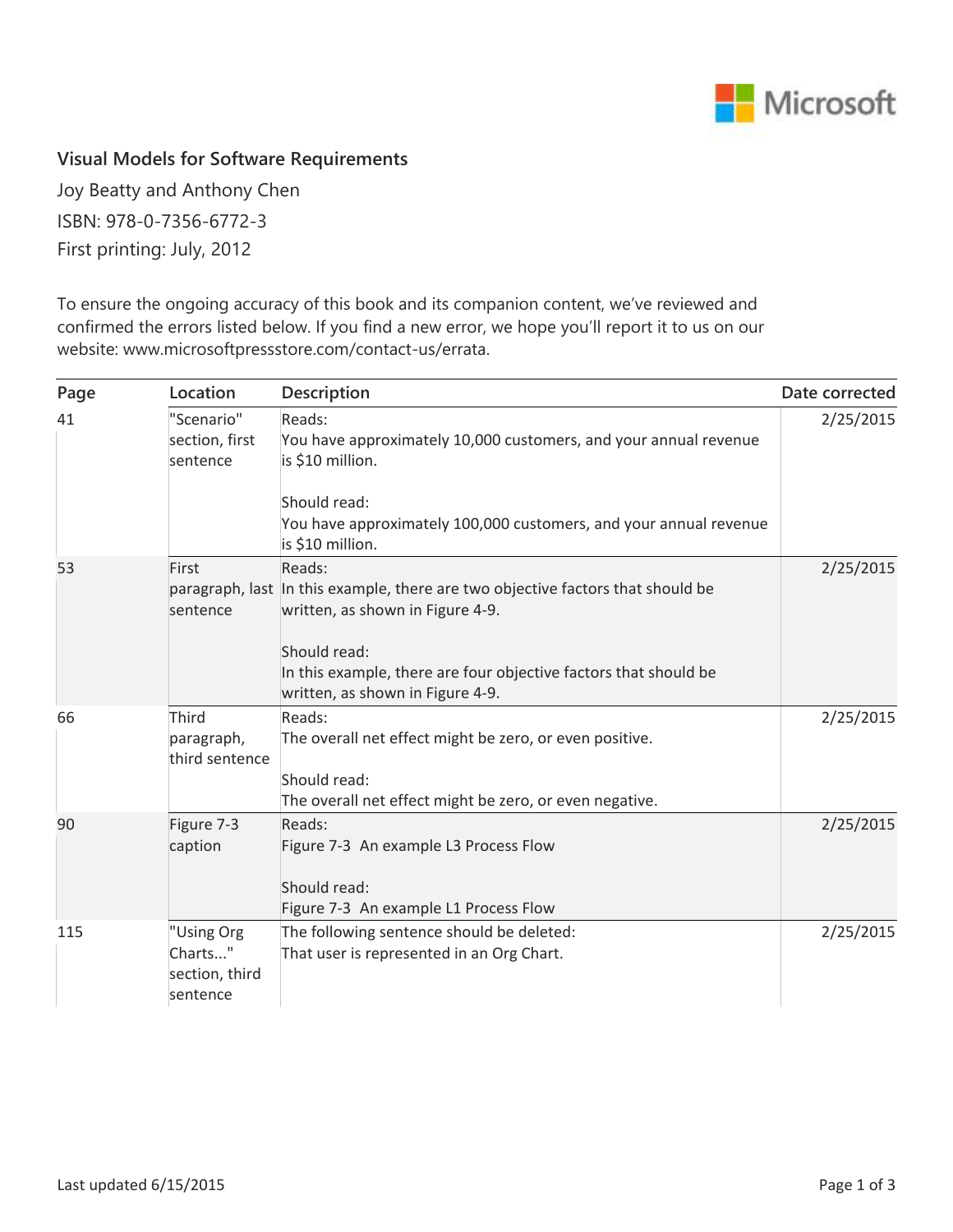| Page | Location                                                             | Description                                                                                                                                                                                                                                                                                                                                                                                                                                                                                                                                                                                                                                                                                                                                                      | Date corrected |
|------|----------------------------------------------------------------------|------------------------------------------------------------------------------------------------------------------------------------------------------------------------------------------------------------------------------------------------------------------------------------------------------------------------------------------------------------------------------------------------------------------------------------------------------------------------------------------------------------------------------------------------------------------------------------------------------------------------------------------------------------------------------------------------------------------------------------------------------------------|----------------|
| 168  | Fourth<br>paragraph                                                  | Four sentences were repeated in this paragraph.<br>The paragraph should read:<br>The Roles and Permissions Matrix itself contains business rules that<br>support security requirements and is not typically used to derive<br>requirements. For example, it might support an overarching<br>requirement that states that "Users can only perform actions granted<br>by their role." The matrix defines the business rules to support those<br>requirements, but it does not help identify those overarching<br>requirements. However, you can discover requirements when you are<br>reviewing a Roles and Permissions Matrix with the business<br>stakeholders. The permissions or operations might trigger them to<br>remember additional needed functionality. | 2/25/2015      |
| 181  | "Example"<br>section, first<br>sentence                              | The extra period at the end of the following sentence should be<br>deleted:<br>paragraph, last Finally, you can see that there are no other systems in the ecosystem<br>relevant to the project                                                                                                                                                                                                                                                                                                                                                                                                                                                                                                                                                                  | 2/25/2015      |
| 270  | First<br>paragraph,<br>first sentence                                | Reads:<br>BDDs are conceptual data models that show business data objects<br>from a business stakeholder's perspective, whereas ERDs show the<br>actual implementation of objects in a database schema.<br>Should read:<br>BDDs are conceptual data models that show business data objects<br>from a business stakeholder's perspective, whereas ERDs more<br>commonly show the actual implementation of objects in a database<br>schema.                                                                                                                                                                                                                                                                                                                        | 2/25/2015      |
| 338  | Fourth<br>bulleted item                                              | Reads:<br>Wiegers, Karl E. 2006. More About Software Requirements: Thorny<br>Issues and Practical Advice. Redmond, WA: Microsoft Press. Redmond<br>Should read:<br>Wiegers, Karl E. 2006. More About Software Requirements: Thorny<br>Issues and Practical Advice. Redmond, WA: Microsoft Press.                                                                                                                                                                                                                                                                                                                                                                                                                                                                 | 2/25/2015      |
| 341  | Figure 24-1,<br><b>Report Owner</b><br>row,<br>Description<br>column | The following entry should end with a period:<br>Business user(s) who own approval of the report requirements                                                                                                                                                                                                                                                                                                                                                                                                                                                                                                                                                                                                                                                    | 2/25/2015      |
| 341  | Figure 24-1,<br>Trigger row,<br>Description<br>column                | Reads:<br>What triggers report to run. If reports are scheduled, include the<br>schedule.<br>Should read:<br>What triggers the report to run. If scheduled, include the schedule.                                                                                                                                                                                                                                                                                                                                                                                                                                                                                                                                                                                | 2/25/2015      |